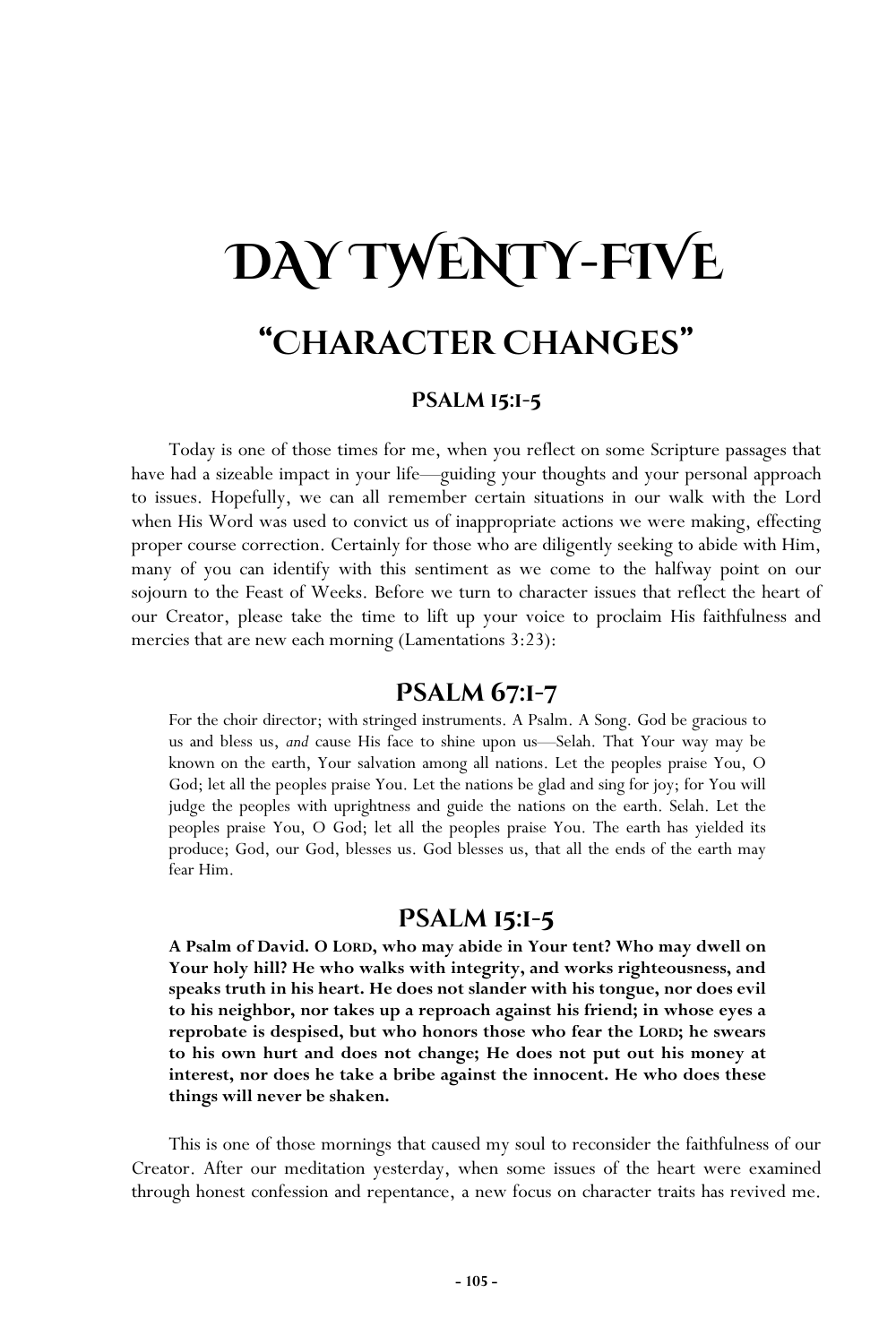#### **Counting the Omer**

The inclusion of Psalm 15 has restored my spirit, by reminding me of the power of His Word to alter life direction and choices. Let me explain.

Have you ever been in a situation where the Word of God has been used to literally change the course of your life? If you have, then you will *never* forget it, because you have made a decision by faith guided by the truth of the Scriptures. As I got to v. 4 in this Psalm, reading, **"He swears to his own hurt and does not change,"** my heart quickened. Years ago, this very statement was used by God to change the road I was to travel, directing our family to make some decisions which eventually led us into full time ministry.

My Earthly father did an excellent job of exemplifying many of the character traits that are spoken of in this Psalm. As a Naval Academy graduate and Navy aviator, he served and lived by the "Laws of the Navy," and the uniform code of military justice and other creeds that were largely rooted in the Holy Scriptures and in Christian philosophy. Even though he does not currently profess having a "born again" experience with the Lord Jesus, my father is a man who walks with integrity, honesty, forthrightness, self-discipline, and sincerity all without any slander or malice toward anyone. *He is the quintessential example of who the loyal, ideal American is to be.* During my childhood, I was modeled many of the qualities that a godly person is expected to have as a result of their relationship with the Lord. Foundationally speaking, I was greatly blessed with a role model who molded my personality and my ethics, prior to my conversion of faith.

Of course, after coming to a saving relationship with Yeshua and being indwelt with the Holy Spirit, I began to have a much more meaningful code in the Holy Scriptures, to consider for life application principles. As I learned to walk by faith, my voracious appetite for truth led me to pursue God with all of my heart. When I received instruction along the way about one's word being his bond, this Scriptural principle was simply confirming a belief system that had already been a part of my upbringing and was ingrained into my psyche. So in essence, it was "no big deal."

It was "no big deal," *until* the Lord used Psalm 15:4 to require me to sell all of my assets and move my family to Honduras in 1998. As the Father was calling our family into ministry, He had to use a number of unique situations in order to confirm that He was doing the calling, and it was up to us to choose to respond appropriately. We have humorously defined our move into full-time ministry as a "spiritual scavenger hunt." God would test us by having us pursue His cloud to one location, then give us our assignment to choose to follow the cloud to the next location, and so on. Each time we came to another stop along the path, and we would discover what He wanted us to learn. *We would have to faithfully choose to follow Him.* From 1994 to 2000 our family moved a total of five times from: Dallas, Texas to McKinney, Texas; to Honduras; to Norman, Oklahoma; and finally to our current location in 2004 in Kissimmee, Florida. Somehow during the course of all of these moves, He was testing our resolve to continue our fervent pursuit of Him.

When I made the decision in 1998 to move to Honduras, a number of factors were involved in the process. Without going into all of the details, our primary motivation was to go to Central America to help establish a short-wave radio transmission station that was going to preach the gospel to the north in English and to the south in Spanish. I did not have any technical radio expertise, but had been a radio host on a program once called "The Remnant Report." At the time, we were relying on the expertise of a fellow who owned a radio network and with whom we were planning to enter into a partnership.

During the course of our preparations, as I was traveling back and forth to Honduras, it was beginning to appear that all was not what it seemed. But, since I had put my proverbial